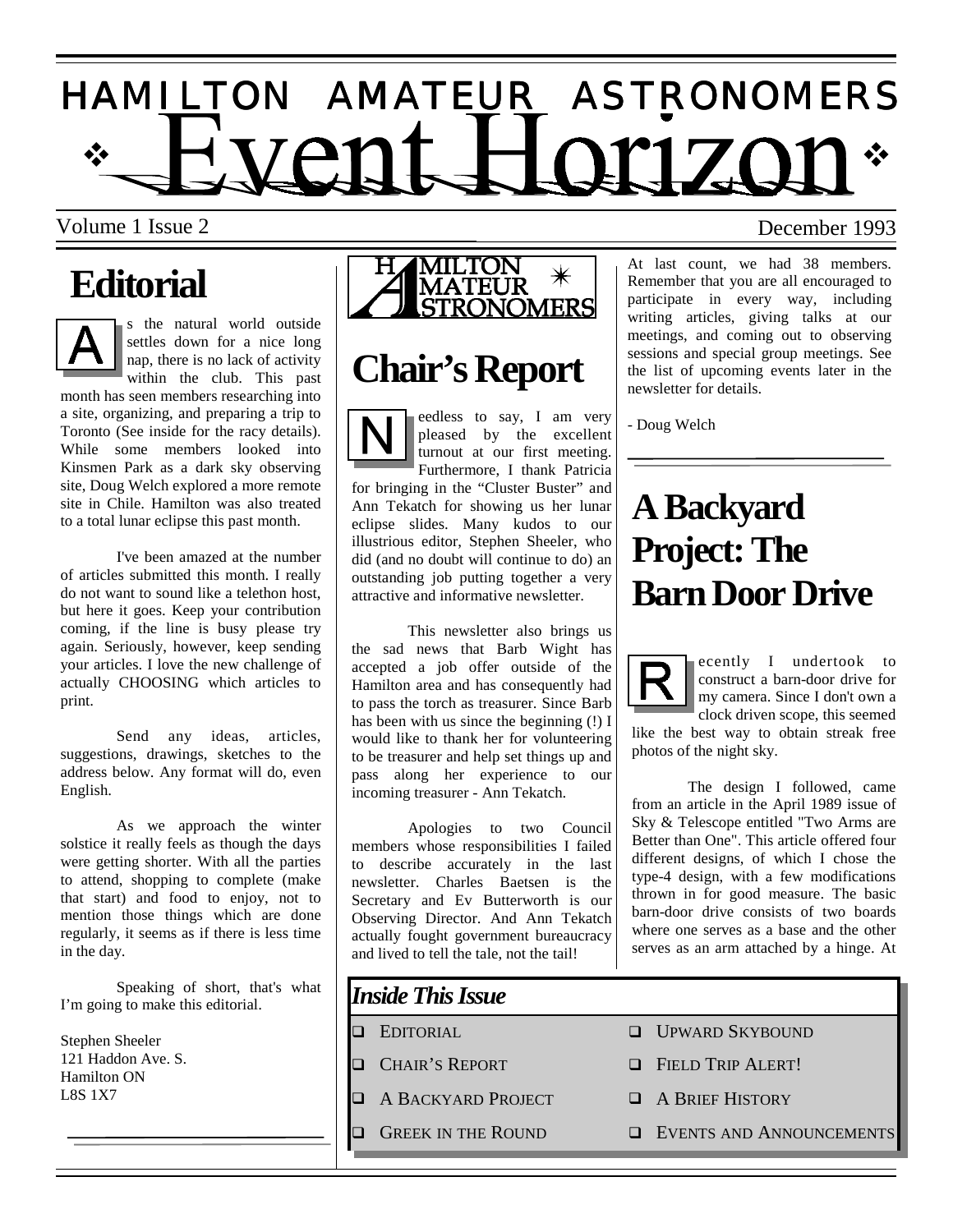the other end of the boards, a drive screw spreads them apart. This screw is allowed to turn at a constant speed by a synchronous motor, thus separating the boards, allowing it to follow the sky. The basic problem with this design is that as the boards move apart, the rate of change of angle (between the boards) decreases. Ideally, the rate of change of the angle should be constant, since the earth turns at a constant rate. This problem is known as tangent error, and is a consequence of geometry. In order to minimize this error (It can't be eliminated in this type of design), one can use two arms, instead of one. According to the above article, this type of barn-door drive (type 4) can stay on target for up to two hours.

 As I began construction of the barn-door drive, I encountered few problems. The original design consisted of an L-shaped secondary arm, supported by a rectangular primary arm as seen in figure 1a. There were two things I did not like about this design: it was wider than it had to be and there was unnecessary torsional stress on the secondary arm's hinges (especially if there are heavy attachments on your camera). In order to correct this, I redesigned both the primary arm and secondary arm so that one fit inside the other (see figure 1b). Another problem I encountered was that the hinges I chose were too wobbly to attain good images. The solution to this was simple. Buy good quality brass hinges?









*Figure 1a: Original Design* 



### *Figure 1b: Modified Design*

The final, and in some ways the most difficult problem to overcome had nothing to do with construction. It had to do with finding a suitable trunnion (the pivoting device that holds the lower end of the drive screw). The design shown in the article required welding and machining of which I knew absolutely nothing. I don't even have access to any of this equipment. Finally after many failed attempts to improvise, I found a solution. The greatest thing about it was that the only tool it required was a drill. What I did was drill two 1/16 inch dimples 180 degrees apart on the appropriate nut. Then using two binding posts (available from any electronics surplus store), I suspended the nut on two pins (see figure 2). It worked perfectly.

 Now I am at the stage of testing my drive. The only problem I have left is finding an electrical outlet where there are dark skies. The 60 Hz - 1 rpm motor driving the screw, needs house current. My next project is to replace the synchronous motor with a stepper motor (that can be salvaged from old printers), which can be run off of my car battery.

 If you were to ask me "Would I do it again?", I would say yes! It was not a terribly difficult project to complete. If you can cut wood, you can make a barn door drive.

Charles Baetsen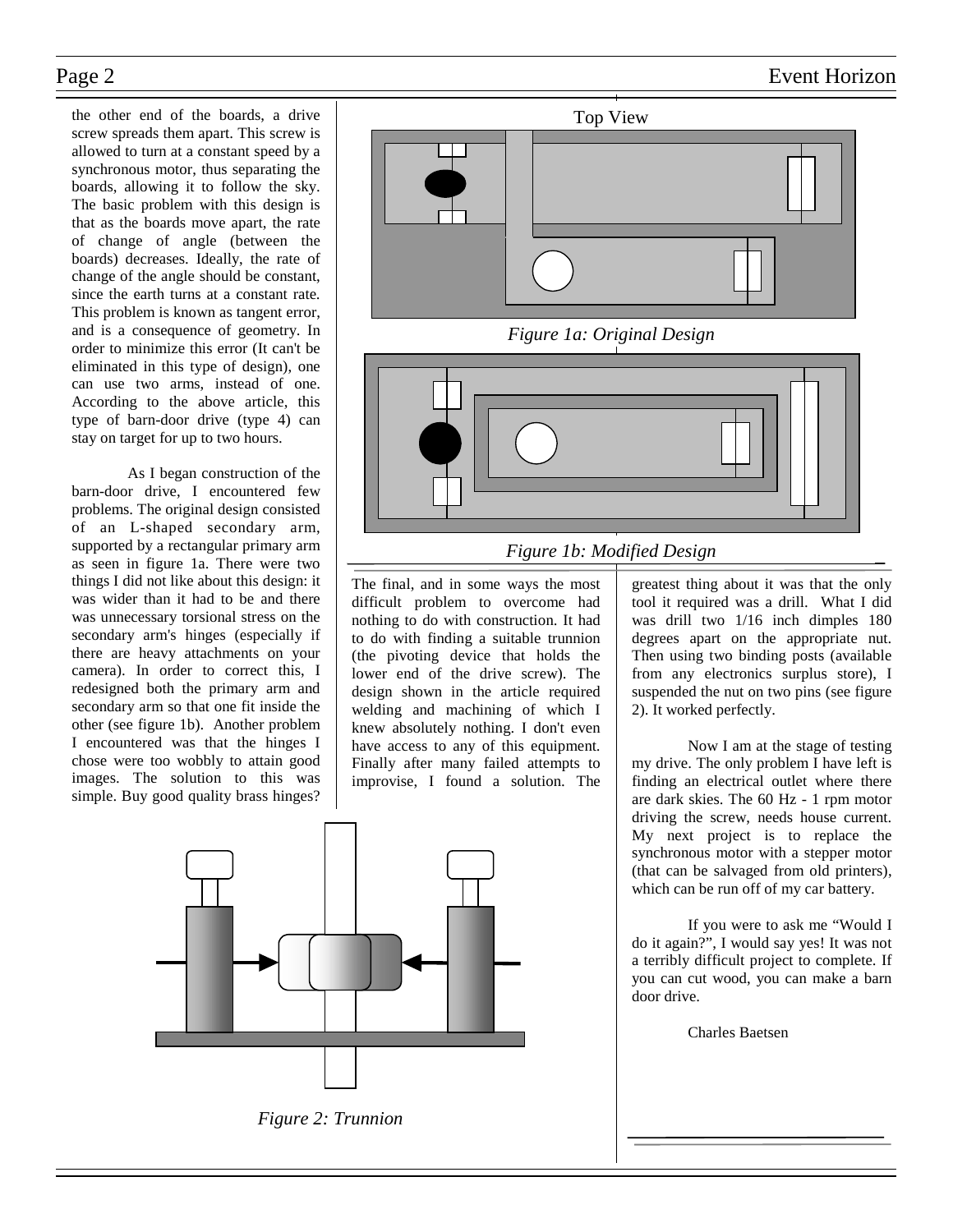# **Greek in the Round**

elcome to the new stage of the Greek In The Round, Sky Performers. Just as our star performers have changed to a new home in the Event Horizon Newsletter, I have chosen to talk of a special changing star - "**POLARIS**". As steady and never moving as it is to us, it also has a history full of circles. With this, let the curtain rise.

Many people unknowingly believe that Polaris or the North Star as the brightest star in the heavens. It is not. It ranks 49th from the top in brightness at magnitude 1.99. This is not to take any of its magic or importance away from it. On the contrary, it is the most important star to current day navigators and travelers.

Present-day navigators are fortunate to have a star to point the way north. The earth's axis is tilted at an angle of 23-  $1/2^{\circ}$  to the plane in which the earth orbits the sun - called the plane of the ecliptic. It's this tilt that causes the seasons, as the planet's northern and southern hemisphere lean alternately toward the sun's face. Also, the axis of the earth wobbles, the way the axis of a top wobbles as the top spins. This is the effect called precession. Polaris is not exactly at True North. The actual "precession cycle" is about 25,800 yrs. and Polaris is currently 0.8º from true north. In 150 yrs. from now, the Celestial Pole will make its closest approach to Polaris in the year A.D. 2102, at which time it will be a little less than  $1/2^{\circ}$  or  $(27'$  31") from that star.

Bryant refers to the traditional use of Polaris as a guide to seamen in his Hymn to the North Star

*"Constellations come, and climb the heavens, and go. Star of the Pole! And thou dost see* 

#### *them set.*

*Alone, in thy cold skies,* 

*Thou keep'st thy old unmoving station*   $v(t)$ 

*Nor join'st the dances of that glittering train, Nor dipp'st thy virgin orb in the blue western main. On thy unaltering blaze The half-wrecked mariner, his compass lost, Fixes his steady gaze, And steers, undoubting, to the friendly coast; And they who stray in perilous wastes, by night, Are glad when thou dost shine to guide their footsteps right. A beauteous type of that unchanging good, That bright eternal beacon, by whose ray The voyager of time should shape his heedful way."* 

Polaris has not always been our Northern Pole Star. The Polar Point WOBBLE position has a change circle of 47º. The Earth's axis changes position during the approx. 26.000 yr. "precession cycle". The Polar point moves in a great circle some 47º in diameter. Some 4,600 yrs. ago, about 2830 B.C., the earth's axis pointed towards Alpha Draconis or Thuban (less than 10' from true north) in Draco and that was our "Pole Star" during the

"Old Kingdom" age of the Pyramid builders of ancient Egypt. The Egyptians built their pyramids with an open shaft directly facing Thuban so its light would penetrate the depths of the pyramid. And last, but not least, 12,000 yrs. ago the bright star Vega held this position of honour and will again in AD 12,000, some 4 1/2º at its closest approach.

Those who live in the southern hemisphere are not so fortunate to have a pole star. The region around the pole is rather vacant. The closest star to the true South Pole is the star Sigma Octans, lº away from the pole. It is a star of magnitude 5.5, barely at the limits of naked-eye vision.

At this time, I would like to mention that I do not actually write these stories. I have used many sources of material. The Greek Myths, Burnham's Celestial Handbooks, Sky & Telescope "Skylore" articles, The Glorious Constellations and other odds and ends I've picked up here and there. I hope I will be able to convey a sense of wonder and lifestyle that our ancestors dreamed and lived by that can be enjoyed today and passed on to our descendants.

"Wish Upon a Star" Ev Butterworth



### Page 3 Event Horizon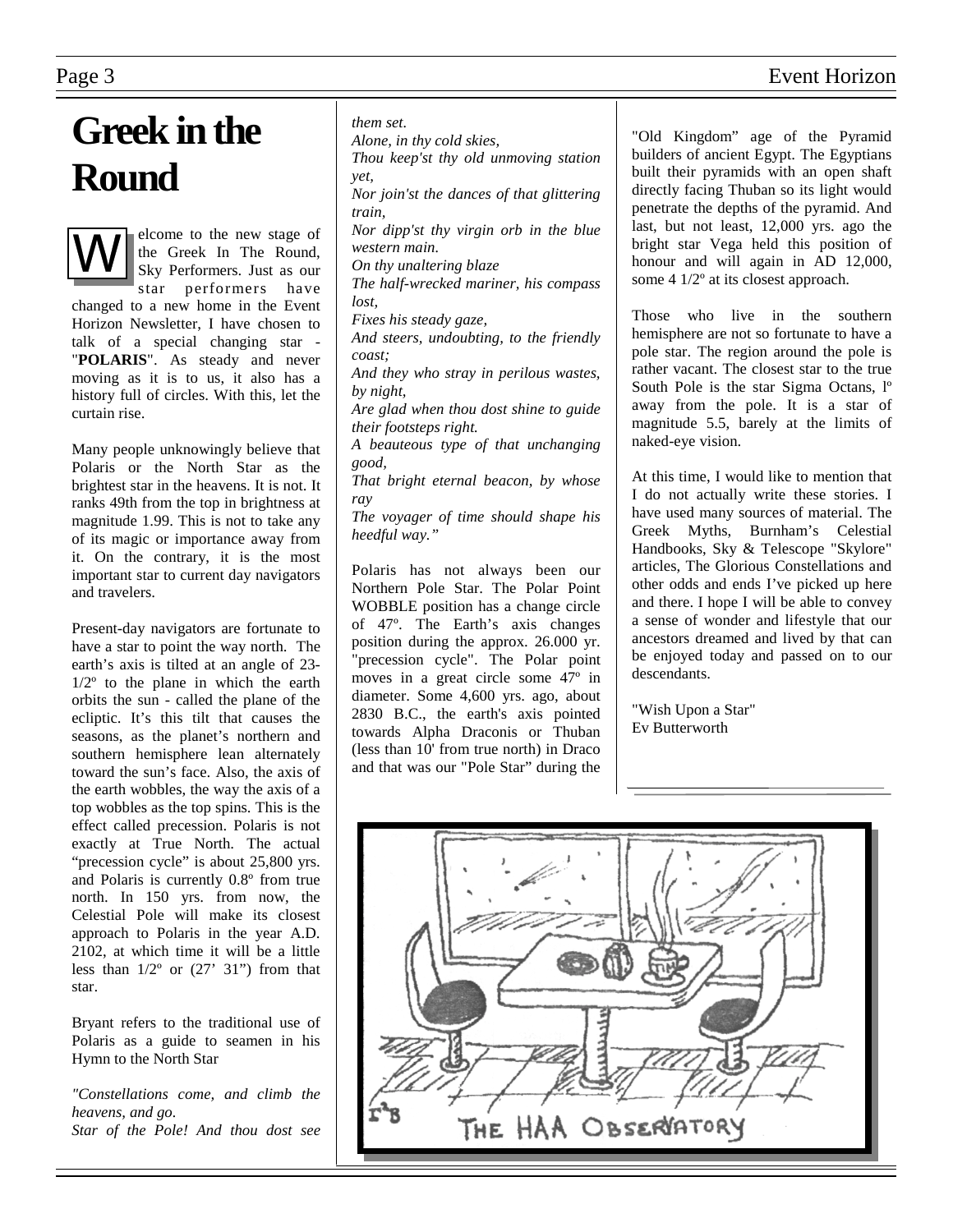# **Upward Skybound**



elcome to December. Christmas is in the air! As busy as it is, do try to squeeze in some time for

observing. Did you see the total lunar eclipse of Nov. 29? Some of us went to a small park in Dundas to observe the event. The skies were crystal clear for the partial phases of the eclipse. We only saw 15 min. of totality, however, before the clouds socked us in. During totality the middle of the moon appeared grey. There was also some red apparent on the edge of the moon. Also, some of the rim seemed mostly out of the shadow during totality. Grant Dixon suggested that we might be seeing sunlight reflecting off the earth, as the moon was very close to the edge of the shadow. The rest of the partial phases took place in mostly clear skies. I will get the name of the park we observed from as it may prove a feasible site.

 The Winter Solstice will occur on Tues Dec 23, 1993 at 20:26 UT. This month watch for the Geminid Meteor Shower, which peaks on the night of Monday December 13, at midnight into the wee hours of Tues morning. You may see approximately 60 an hour. The shower should be good as the moon will be new. If you miss the Geminids, check out the Ursids. On the morning of December 22 you should see 15 to 20 meteors an hour. Also, Comet Encke is returning and is well placed in evening sky. It should be quite a treat for anyone with a small telescope.

Mercury & Venus: are visible with difficulty early in the month, both low in the southeast just before sunrise.

Jupiter: is moving from Virgo into Libra at mid-month. It is a bright object in the southeast just before sunrise. As the month progresses, it will get higher in the sky and further south

Saturn: is moving from Capricornus back into Aquarius late in the month and is due south at sunset, and sets about 5 hours later. Catch the planet as often as you can as it will soon be gone.

The Hamilton Amateur Astronomers (HAA), will be offering to its members a certificate of achievement for finding all the Messier objects. This will be available in two options. 1) finding the objects with Binoculars, in which there will be two categories, or, 2) finding all objects with a telescope of any size. You must hunt them down on your own, which can be very rewarding. Check out the January general meeting for information and details.

Last, but not least, we have the opportunity to take advantage of the **Kinsmen Park** in Beamsville, for **a dark observing site**, Nancy Morgan, lives a couple miles down the road and has invited us to come and observe with her. For now, we will be setting aside one Saturday each month, closest to New Moon for this purpose. (There is a Tim Horton's with facilities, 5 minutes away and Nancy has kindly offered to allow us the use of her home washroom). Nancy, thank-you very much for your generosity and finding this site for us. **Our first two observing sessions, (weather permitting) will be held on Dec. 11, 1993 & Jan. 8, 1994**, after 8:00 pm. We are also currently looking into other sites (so Nancy's washroom won't flood).

**Directions**: From Toronto or Niagara QEW- take Ontario Street (\*Beamsville\*) cutoff. Go to first lights. Turn Left on Main Street. Turn Right on Mountain Road. Turn Left on Kinsmen Road. (Look for white fences on both sides of road-if you come to Mud Street you've gone too far) Go to Stop Sign, turn Left, into park.

If coming across Mud Street from Hamilton turn Left onto Mountain Road. Turn right on Kinsmen Road to park.

Watch the Skies Ev Butterworth - Observing Director 632-0163

# **Field Trip Alert!!**

oin the gang on an adventure to the **McLaughlin Planetarium** in Toronto. The date is **Saturday. January 22/94**, and showtime is 3:00 p. m.

\*FUN FOR THE WHOLE FAMILY\*

**Group rates** are available at the following fees: ADULTS:  $$4.40$ YOUTH, under 14 \$2.50 **Group rates** must be paid an advance; **deadline is January 14, 1994**. (HAA general meeting)

OR

**Regular rates** may be paid at the door, ADULTS: \$5.50 YOUTH, under 14: \$2.75 \*\*must be at door a half hour before show time to ensure seating\*\*

If interested please contact Patricia Marsh at 575-4191 or see her at the January 14th meeting.



*The Seven Sisters* 

*Nothing puzzles me more than time and space, and yet nothing troubles me less -Charles Lamb*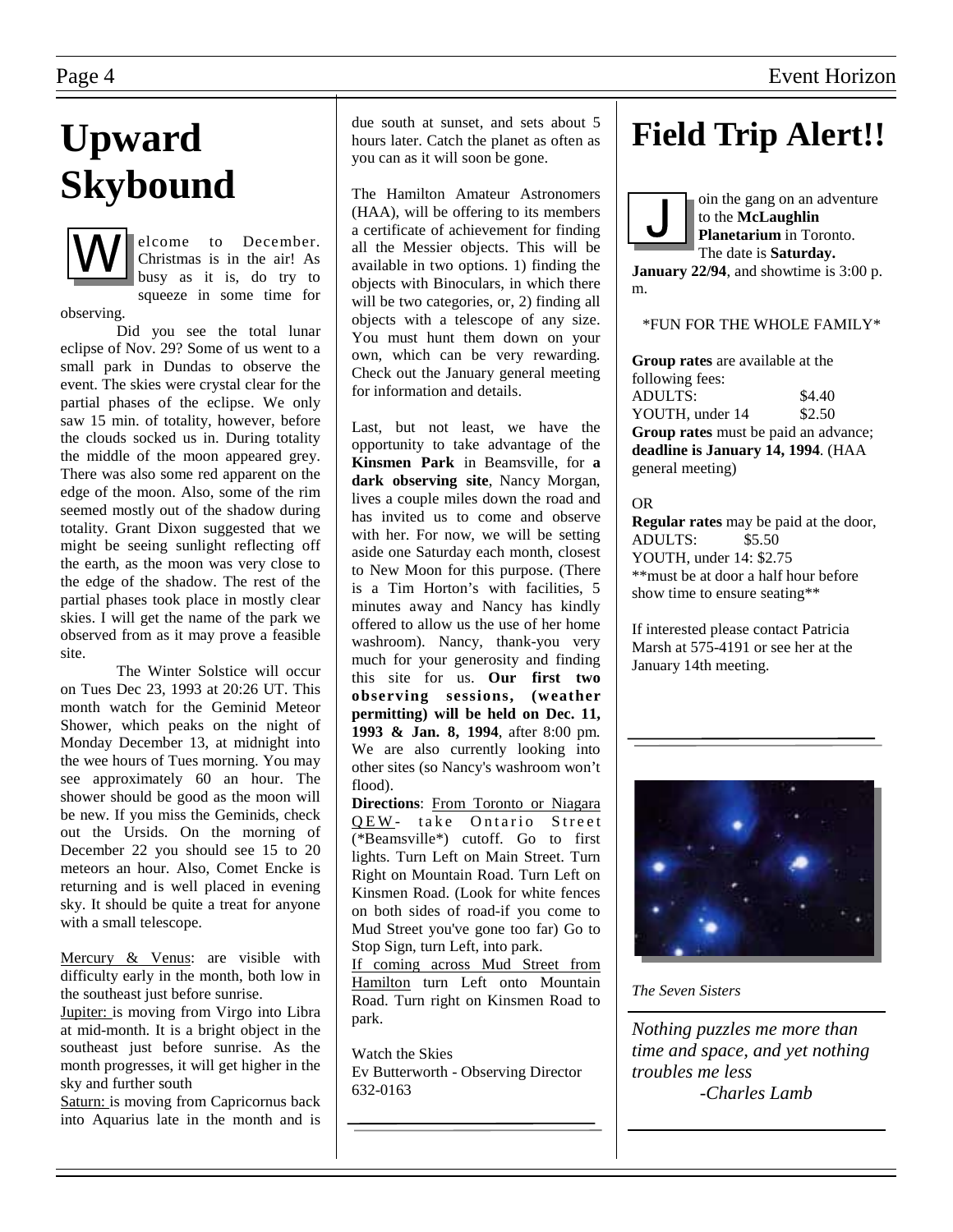Page 5 Event Horizon



Use this map to locate Kinsmen Park. Thanks to Rob Butterworth for creating this graphic.

*Yes, Virginia, there is a Santa Clause... Thank God!* 

 -1897, an editorial in the New York Sun to Virginia O'Hanlon's letter, "Please tell me the truth; is there a Santa Clause?"



*Have a save and happy holiday All the best to you in the new year. Enjoy the season and we will see you in '94.*